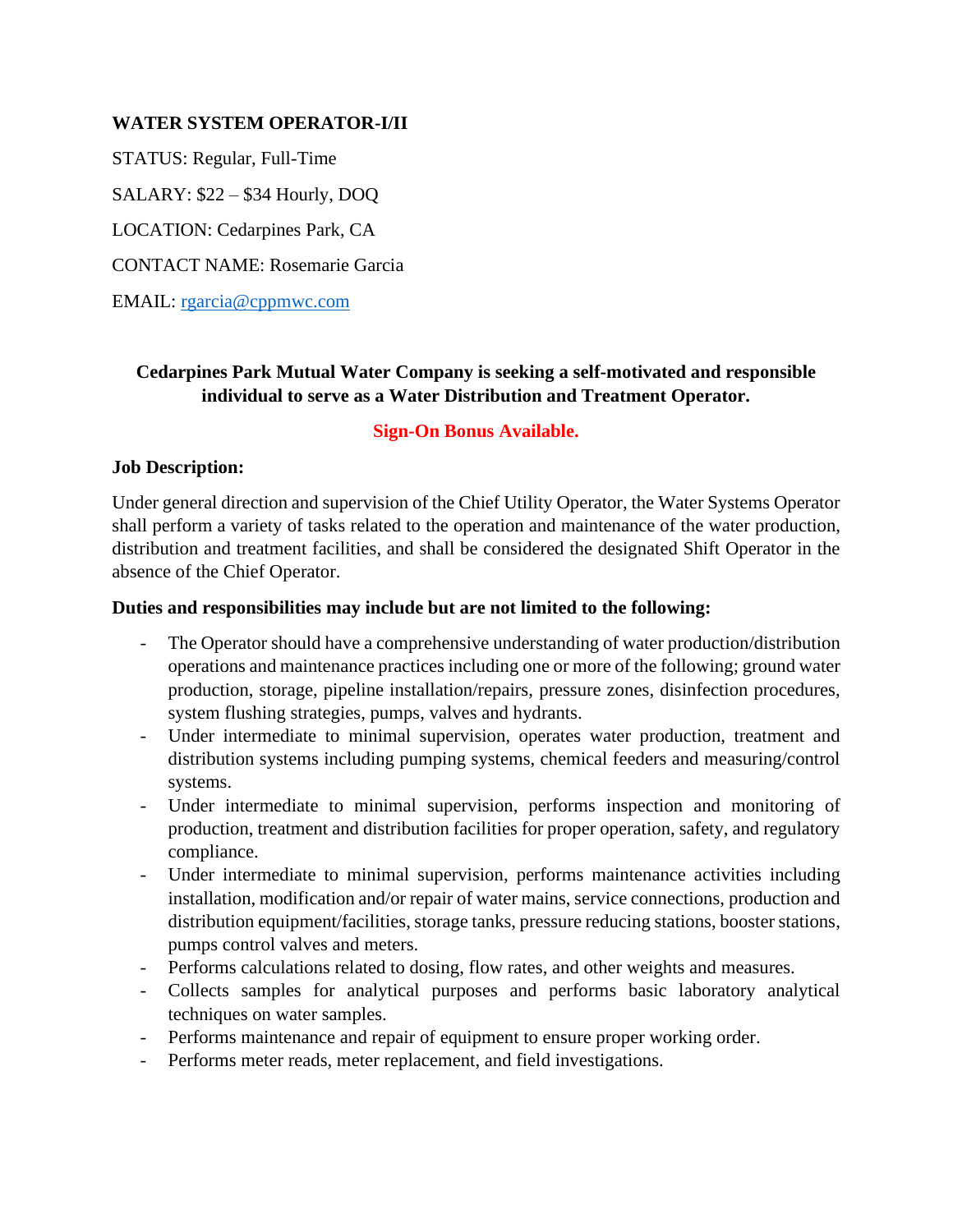- Performs other miscellaneous tasks that may include general clean-up, maintenance, inventory and organization of the facilities, weed abatement, trimming/removal of trees and shrubs, digging, lifting, carrying, etc., as assigned.
- Operates company vehicles, equipment and tools in compliance with all safety standards and practices.
- Communicates effectively to Management, Operators and Office staff, regarding any work being carried out.
- Interacts with customers and acts as a field representative of the Company.
- Participates in an alternating after hours On-Call and week-end rounds schedule.
- Available for emergency response with a 1-hour or less response time, when on call.
- Backhoe operation, SCADA, general construction, and/or general mechanical experience is highly desirable.

# **Minimum Qualifications**

- At least one (1) year of recent experience as a water distribution operator and/or water treatment operator. A Systems Operator must have sufficient skills and knowledge, typically attained through a combination of formal training and on-the-job work experience, to operate the potable distribution and treatment systems and perform standby/on-call duties.
- D2/T1 Operator Certifications (may consider D2, or D1/T1 only).
- Basic computer skills (proficiency in Microsoft Excel, Word and PowerPoint is highly desirable).
- Graduation from high school or GED equivalent.
- Possession of a valid California driver's license, and must be insurable.
- -

## **Physical demands:**

- Ability to work in confined spaces.
- Hearing and vision within normal ranges, with or without correction.
- There is frequent need to stand, sit, stoop, walk (often over rough terrain), climb (including ladders up to 60-ft in height), lift/carry (up to 50-lbs), and perform other similar actions during the course of the workday.
- Driving, often over rough terrain, occasionally in inclimate weather.
- Work is often performed outdoors, in hot or cold weather, sometimes under dusty, wet, noisy or night-time conditions.
- May occasionally be required to work irregular or extended hours.

## **Personal attributes desired:**

- Strong work ethic.
- Must be self-motivated and act responsibility.